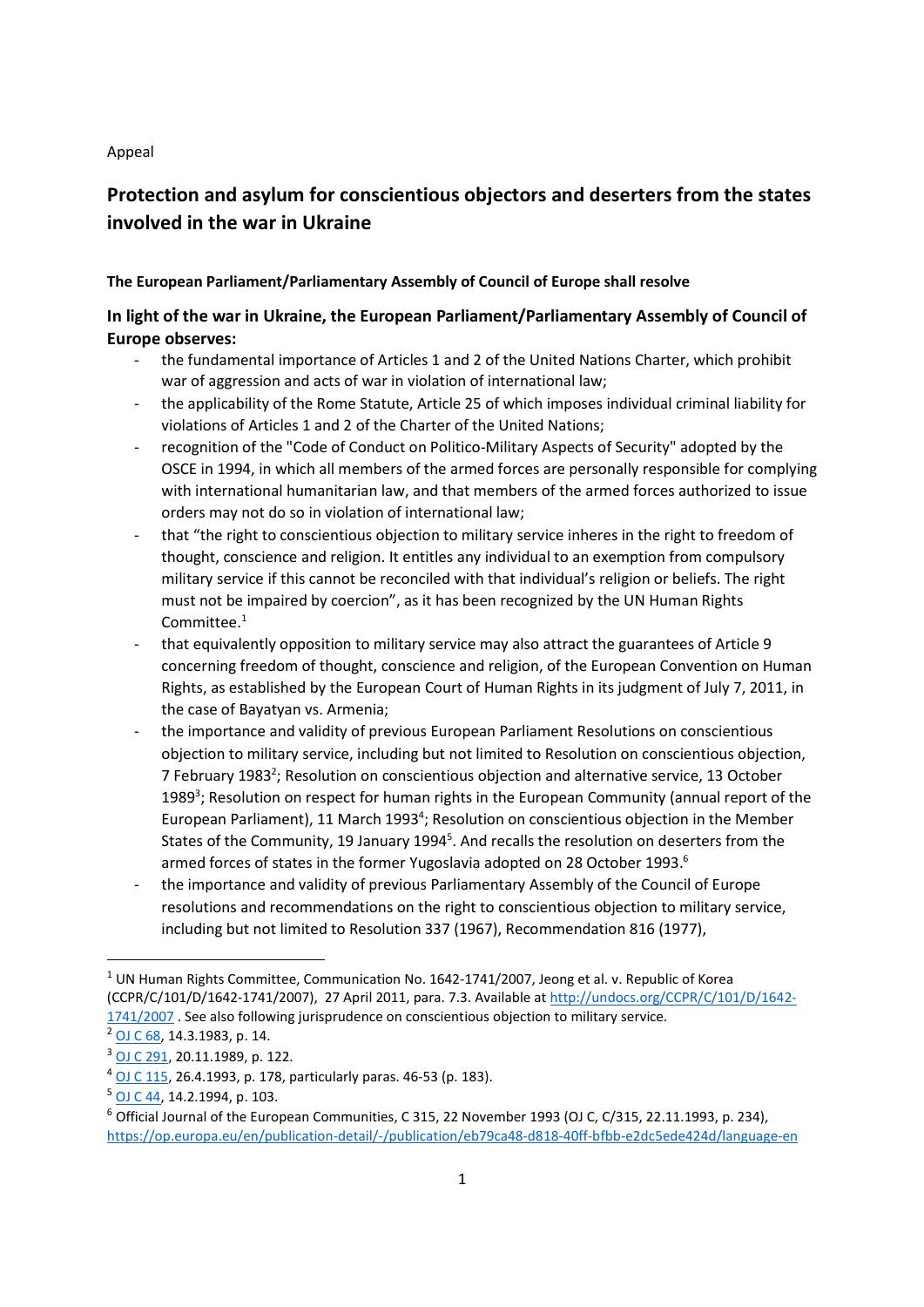Recommendation 1518 (2001), Recommendation 1742 (2006). And recalls the Resolution 1042 (1994) on Deserters and draft resisters from the republics of the former Yugoslavia.<sup>7</sup>

- that according to international human rights law and standards the right to conscientious objection applies both in wartime and in peacetime, as it has been acknowledged by the UN Human Rights Committee.<sup>8</sup> And that Article 4, paragraph 2, of the International Covenant on Civil and Political Rights does not permit any derogation from the obligations of a state party concerning Article 18 on freedom of thought, conscience and religion, even in time of public emergency which threatens the life of the nation.
- that according to international human rights standards there should be non-discrimination as to the nature of the religious or non-religious beliefs of conscientious objectors; there should be no discrimination between groups of conscientious objectors; and the right to object also applies to selective objectors who believe that the use of force is justified in some circumstances but not in others, as it has been acknowledged, inter alia, by the OHCHR<sup>9</sup> and the UNHCR<sup>10</sup>.
- that according to international and regional human rights standards the right to conscientious objection to military service should be recognized for conscripts, for professional members of the armed forces and for reservists, as it has been recognized inter alia, by the OHCHR<sup>11</sup>, the Parliamentary Assembly<sup>12</sup> and the Committee of Ministers<sup>13</sup> of the Council of Europe and the ODIHR of the OSCE<sup>14</sup>.
- that the legal framework for conscientious objection in both Russia and Belarus, as well as Ukraine, does not meet international and regional human rights standards as established, inter alia, by the OHCHR, the UN Human Rights Committee, the UN Special Rapporteur on Freedom of Religion or Belief, the ODIHR of the OSCE, the European Parliament, the Parliamentary Assembly and the Committee of Ministers of the Council of Europe.
- that the Human Rights Council has encouraged states "to consider granting asylum to those conscientious objectors to military service who have a well-founded fear of persecution in their country of origin owing to their refusal to perform military service when there is no provision, or no adequate provision, for conscientious objection to military service".<sup>15</sup>

 $<sup>7</sup>$  PACE, Resolution 1042 (1994) on Deserters and draft resisters from the republics of the former Yugoslavia,</sup> adopted by the Assembly on 1 July 1994. Available at: https://assembly.coe.int/nw/xml/XRef/Xref-XML2HTML-EN.asp?fileid=16453&lang=en

<sup>&</sup>lt;sup>8</sup> E.g. CCPR/CO/82/FIN, 2 December 2004, para. 14. Available at http://undocs.org/CCPR/CO/82/FIN

<sup>&</sup>lt;sup>9</sup> OHCHR, Approaches and challenges with regard to application procedures for obtaining the status of conscientious objector to military service in accordance with human rights standards, (A/HRC/41/23), 24 May 2019, para. 60 (d), (e). Available at: https://undocs.org/A/HRC/41/23

<sup>&</sup>lt;sup>10</sup> UNHCR: Guidelines on International Protection No. 10.

 $11$  OHCHR, Approaches and challenges with regard to application procedures for obtaining the status of conscientious objector to military service in accordance with human rights standards, (A/HRC/41/23), 24 May 2019, para. 60 (c). Available at: https://undocs.org/A/HRC/41/23

<sup>&</sup>lt;sup>12</sup> Council of Europe, Parliamentary Assembly, Recommendation 1518 (2001), para. 5.2.

<sup>&</sup>lt;sup>13</sup> Council of Europe, Committee of Ministers, Recommendation CM/Rec (2010) 4 "Human Rights of members of the armed forces", paras. 42 - 46.

<sup>&</sup>lt;sup>14</sup> OSCE, ODIHR, Handbook on Human Rights and Fundamental Freedoms of Armed Forces Personnel, 2008, Chapter 10 Conscientious Objection to Military Conscription and Service, 4. Best Practices and Recommendations, p. 85 [second point]. Available at: https://www.osce.org/odihr/31393?download=true

<sup>&</sup>lt;sup>15</sup> UN Human Rights Council, Resolution 24/17 (A/HRC/RES/24/17), 8 October 2013, para. 13. Available at http://undocs.org/A/HRC/RES/24/17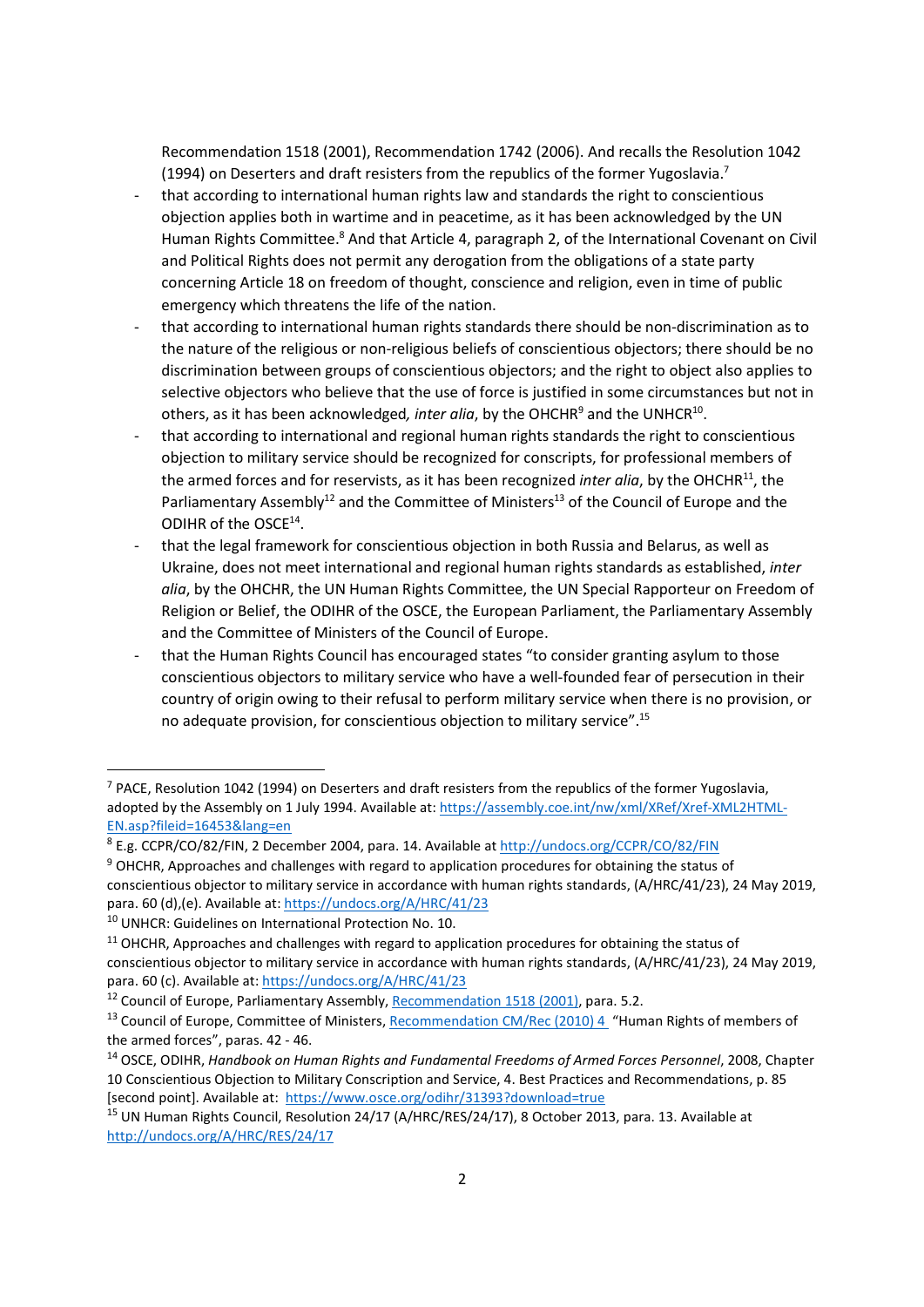- that Russian and possibly Belarusian military men and women are refusing to serve in a war of aggression that violates international law;
- the validity of the European Union Qualification Directive, Article 9 of which provides protection under refugee law to those who face prosecution or punishment for refusing military service in a conflict contrary to the purposes and principles of the United Nations as stated in the Preamble and Articles 1 and 2 of the Charter of the United Nations;
- the statement of UNHCR that "where an armed conflict is considered to be unlawful as a matter of international law it is not necessary that the applicant" for international protection "be at risk of incurring individual criminal responsibility"<sup>16</sup>.

# The European Parliament/Parliamentary Assembly of Council of Europe therefore asks the European Commission and the European Council/Council of Europe to:

- ensure that Russian and Belarusian military men and women who have evaded military service and thus possible war deployment in Ukraine, or who have deserted, are granted asylum in the member states in a manner in line with the Qualification Directive;
- ensure that Ukrainian conscientious objectors, who have been refused recognition in Ukraine, as well as to military men and women evading possible acts in violation of international law on the side of Ukraine are granted protection;
- calls on the Member States to develop programs and projects which seek to provide possibilities for training or further education for deserters and draft evaders.

## The appeal was initiated by

International Fellowship of Reconciliation (IFOR), War Resisters' International (WRI), European Bureau for Conscientious Objection (EBCO) and Connection e.V.

### And is supported by

Agir pour la Paix, Belgium; Aktionsgemeinschaft Dienst für den Frieden (AGDF), Germany; Aktive Arbeitslose Österreich, Austria; Aseistakieltäytyjäliitto ry, Finland; Association of Conscientious Objectors, Athens, Greece; Association of Women's Rights "To Mov", Athens, Greece; #aufstehn, Austria; Begegnungszentrum für aktive Gewaltlosigkeit, Austria; BOCSCivilization Planning Foundation, Hungary; Bund für Soziale Verteidigung, Germany; Bundesvereinigung Opfer der NS-Militärjustiz e.V., Germany; Center for Global Nonkilling; Centre pour l'Action Non-Violente (CENAC), Switzerland; Church and Peace; Comité National d'Action pour la Paix et la Démocratie (CNAPD), Belgium; Conscience and Peace Tax International; Coordinadora 12-D "En Pie de Paz", Spain; Coordinamento Nazionale Comunità Accoglienti (CNCA), Italy; Deutsche Friedensgesellschaft – Vereinigte KriegsdienstgegnerInnen (DFG-VK), Germany; Europäisches Bürger\_innenforum/Le Forum Civique Européen (EBF/FCE); Europäische Kooperative Longo mai; Ev. Arbeitsgemeinschaft für Kriegsdienstverweigerung und Frieden (EAK), Germany; Fellowship of Reconciliation England and Scotland; FemArtAct, Athens, Greece; Forum Nord Sud, Belgium; Friedensbüro Salzburg, Austria; Giuristi Democratici, Italy; Heavenly Culture, World Peace, Restoration of Light, Austria; International Center for Civil Initiatives "Our House", Belarus; Internationale der Kriegsdienstgegner\*innen e.V. (IDK), Germany; Internationaler Versöhnungsbund Austria; Kerk en Vrede,

<sup>&</sup>lt;sup>16</sup> UNHCR: Guidelines on International Protection No. 10